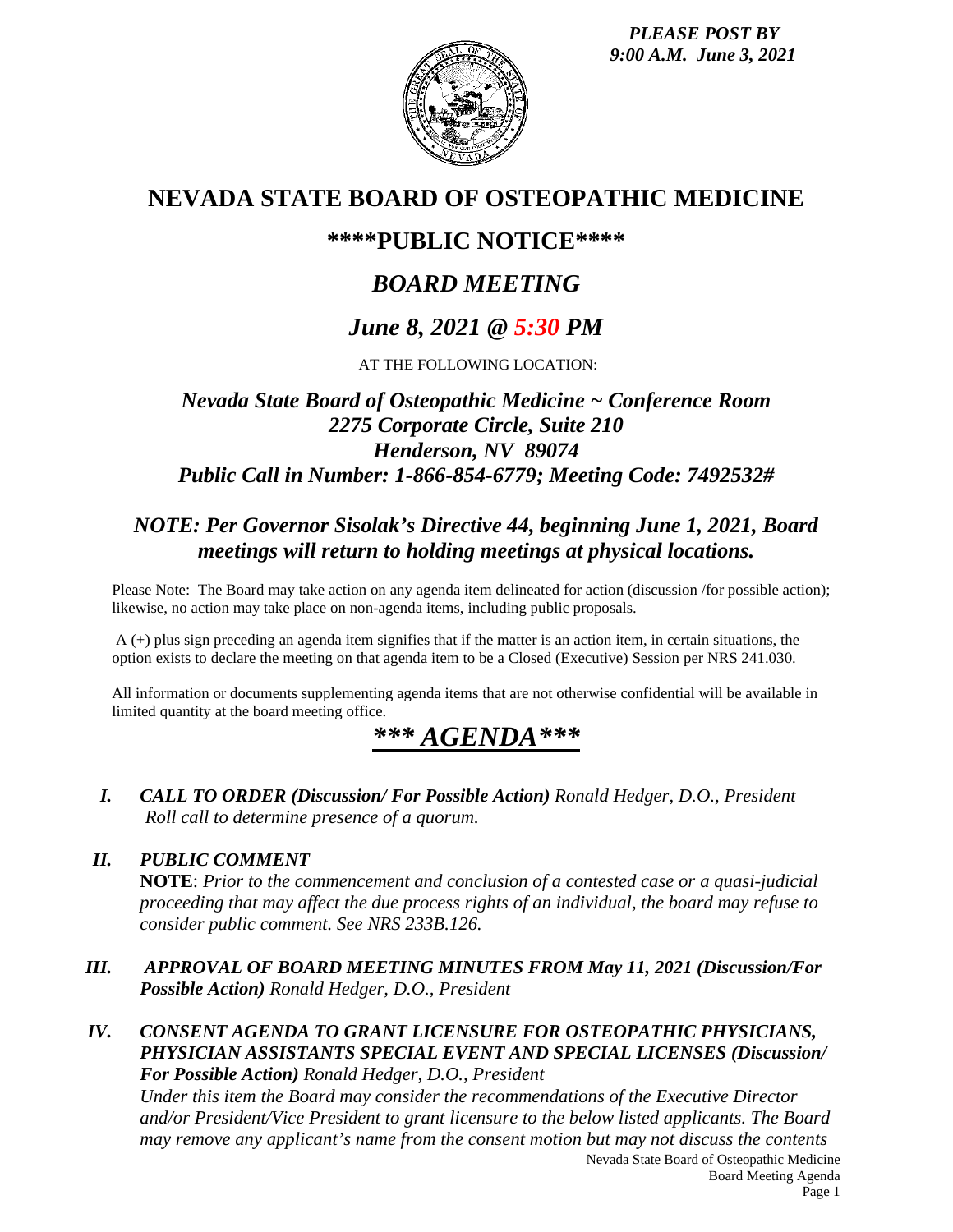*of the application for licensure without the applicant present following proper notice pursuant to the open meeting law.*

*Osteopathic Physician Name Specialty*

*Daniel Barrera, D.O. General Surgery Adam Christensen, D.O. Emergency Medicine Shilpa Gupta, D.O. Emergency Medicine Scott Habakus, D.O. Diagnostic Radiology Brad Hammon, D.O. Dermatology Daniel Heath, D.O. Anesthesiology Aaron Johnson, D.O. Emergency Medicine Michael Kirk, Jr., D.O. Internal Medicine Michelle Korn, D.O. Pediatrics Catherine Nguyen-Ward, D.O. Family Medicine Pavandeep Rakhra, D.O. Pediatrics Gretchen Schaub, D.O. Pediatrics Catherine Sears, D.O.* **Radiology, Diagnostic** *Radiology, Diagnostic Sharis Shamirian, D.O. Internal Medicine Neil Stern, D.O. Emergency Medicine Danielle Vanderet, D.O. General Surgery Derric Whiteside, D.O. Internal Medicine David Winn, D.O. Family Medicine* 

*Matthew Stamm, PA-C Ori Devera, D.O.* 

*Effective 07/01/2021*

*Osteopathic Physician Name Specialty Danilo Miguel Aurelio, D.O. Internal Medicine Jazzmine-Rose Baluyot, D.O. Family Medicine James Bindrup, D.O. Emergency Medicine Jason Blumberg, D.O. Family Medicine Kristian Burgess, D.O. Family Medicine Nicole Calica, D.O. Internal Medicine Rajesh Chundu, D.O. Internal Medicine Esther Davila, D.O. Family Medicine Scott Diamond, D.O. Internal Medicine Alex Dutson, D.O. Family Medicine Christopher Francis, D.O. Family Medicine Jasmine Heard, D.O. Family Medicine Derek Herkes, D.O. Emergency Medicine Christina Herrera, D.O. Pediatrics Pooja Rana, D.O. Internal Medicine Aurosis Reddy, D.O. Family Medicine Tiffany Sin, D.O. Emergency Medicine Jason Wong, D.O. Family Medicine* 

*Effective 07/01/2021 Special Licenses NRS.633.411: James Bauman, D.O. Valley Hospital Family Medicine*

*Jeffrey Heckman, D.O. Physical Medicine/Rehabilitation*

*Physician Assistant Supervising Physician*

*Camille de Vera, D.O. Valley Hospital Internal Medicine*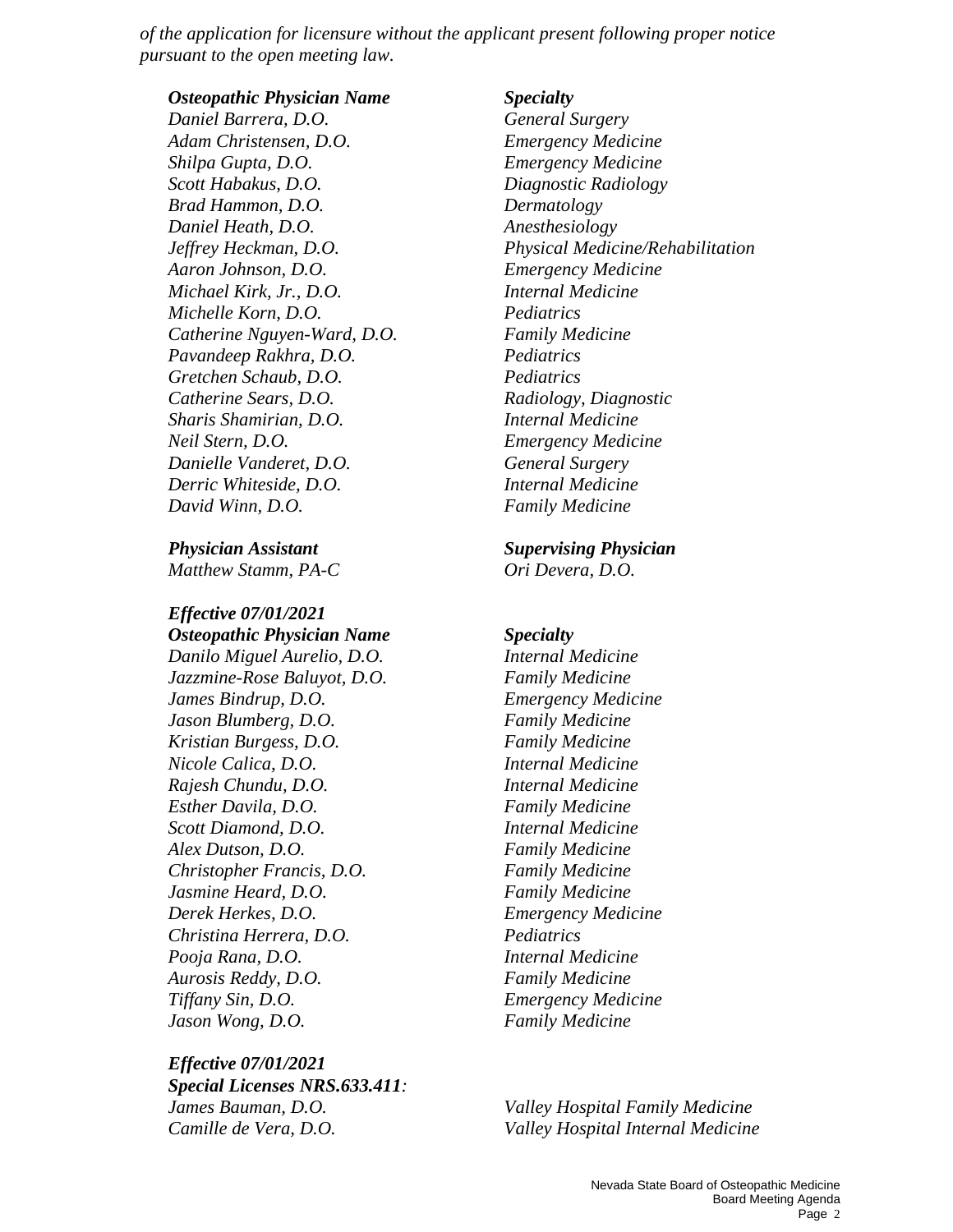*Brandon Desowitz-Leibell, D.O. Mountain View Physical Andrew Dickson, D.O. Nellis Family Medicine Aric Felton, D.O. Valley Hospital Neurology Haven Frazier, D.O. UNLVSOM OB/GYN Hunter Gallogly, D.O. Nellis Family Medicine Timothy Golia, Jr., D.O. UNLVSOM Pediatrics Amanda Hertzler, D.O. VHS General Surgery Edward Kim, D.O. Valley Internal Medicine Abigail Landenberger, D.O. UNR Psychiatry Ashley Maestas, D.O. UNR Psychiatry Brenner Meacham, D.O. Southern Hills Psychiatry Brett Niles, D.O. Nellis Family Medicine Lauren Olivieri, D.O. Nellis Family Medicine Jennifer Onaga, D.O. Southern Hills Psychiatry Landon Rosevear, D.O. Valley Hospital Orthopedic Tanner Souza, D.O. VHS Family Medicine Michelle Swenson, D.O.* Nellis Family Medicine *Paul Tran, D.O. VHS Emergency Medicine Tyler Voss-Hamrick, D.O. Southern Hills Psychiatry John Walsh, D.O. Valley Hospital Orthopedic* 

*Jeffrey DeGrauw, D.O. Mountain View Anesthesiology Medicine/Rehabilitation Dennis Do, D.O. Valley Hospital Internal Medicine Randall Funnamark, D.O. Valley Hospital Internal Medicine Colson Healy, D.O. Southern Hills Family Medicine Robert Hendry, D.O. Valley Hospital Internal Medicine Lindsey Leggett, D.O. Sunrise Health GME OB/GYN Keaton Maguire, D.O. Valley Hospital Internal Medicine Monica Makar, D.O. Valley Hospital Internal Medicine Saman Manzouri, D.O. Valley Hospital Internal Medicine Joshua Marcum, D.O. Mountain View Emergency Medicine Jace Melessa, D.O. Mountain View Anesthesiology Holly Nguyen, D.O. UNLVSOM Internal Medicine Akash Parida, D.O. UNLVSOM Internal Medicine Chloe Saba, D.O. Sunrise Health GME OB/GYN Ryan Shao, D.O. UNLVSOM Internal Medicine Adam Stroh, D.O. Sunrise Health GME Diagnostic Radiology Timothy Sugimoto, D.O. Valley Hospital Internal Medicine Louis Sulit, D.O. Valley Hospital Internal Medicine Jonathan Vann, D.O. Valley Hospital Internal Medicine Christine Vu, D.O. Valley Hospital Internal Medicine*

- *V. +CONSIDERATION OF APPLICATION AND COLLABORATING SUPERVISION AGREEMENT FOR FULL LICENSURE FOR PHYSICIAN ASSISTANT JAVIER AVILA, PA-C, (Tabled from the previous meeting-Discussion/For Possible Action/Board may go into closed* **session)** *pursuant to NRS 241.030 to move to a closed session because the discussion will have to do with this applicant's character, alleged misconduct, professional competence, or similar items). Ronald Hedger, D.O., President*
- *VI. CONSIDERATION OF AND ACTION REGARDING ANNUAL BUDGET AND RESERVE POLICY, (Discussion/For Possible Action) Ronald Hedger, D.O., President*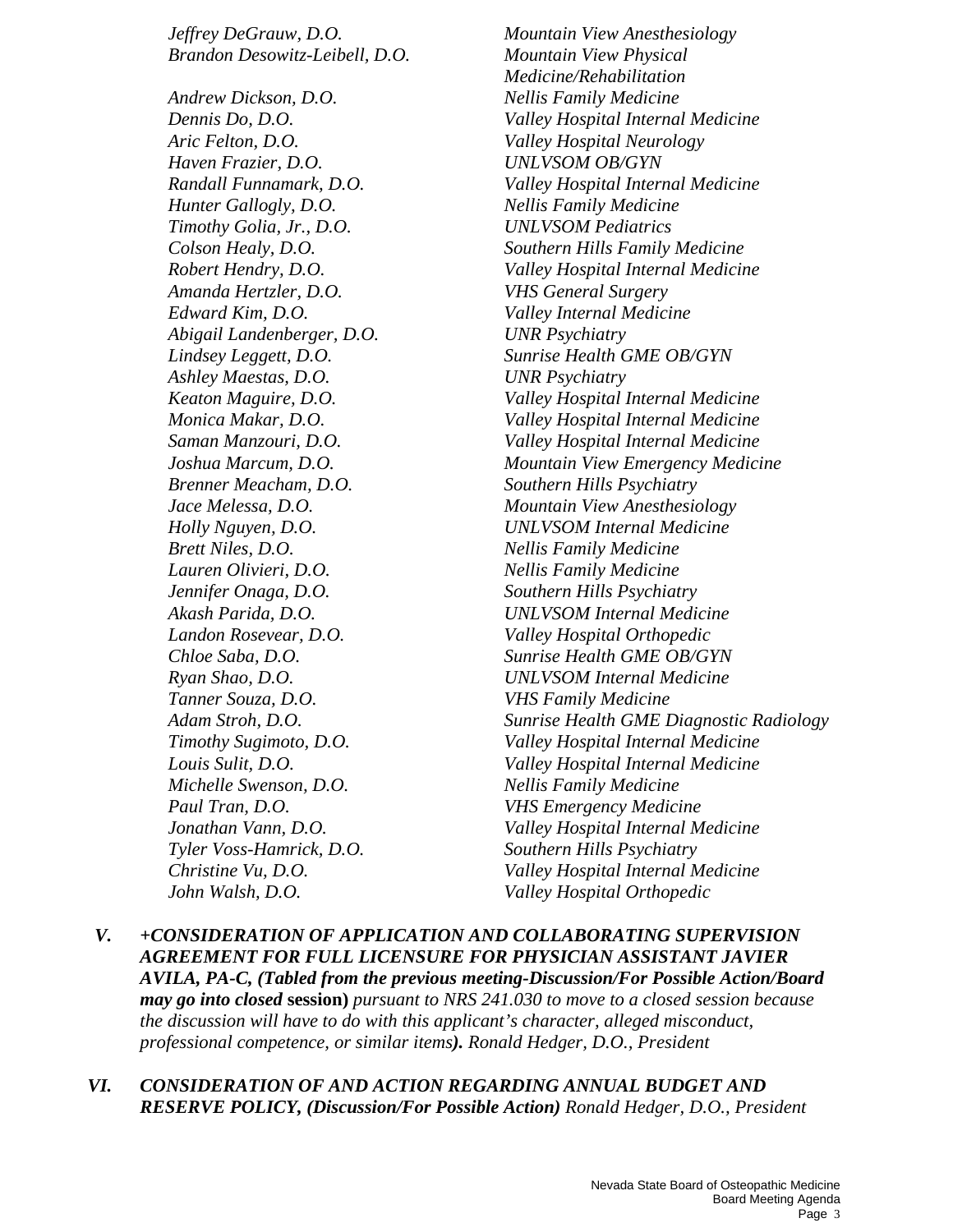- *VII. CONSIDERATION/ACTION REGARDING PAY RECOMMENDATIONS FOR BOARD STAFF, INCLUDING ADJUSTMENTS TO THE PUBLIC EMPLOYEES RETIREMENT SYSTEM (PERS), NOTE: The Board may go into closed session pursuant to NRS 241.030 to move to a closed session because the discussion may involve a staff member's character, alleged misconduct, professional competence, or similar items (Discussion/For Possible Action) Ronald Hedger, D.O., President*
- *VIII. CONDUCT ANNUAL REVIEW FOR EXECUTIVE DIRECTOR, INCLUDING POTENTIAL ADJUSTMENT TO SALARY, NOTE: The Board may not discuss the Executive Director's character, alleged misconduct, professional competence, or similar items in closed session. (Discussion/For Possible Action) Ronald Hedger, D.O., President*

#### *IX. EXECUTIVE DIRECTOR'S REPORT*

- *a. Financial Statements*
- *b. Licensing*
- *X. LEGAL REPORT (Discussion/For Possible Action) by Louis Ling, Board Counsel and/or Justin Taruc, Deputy Attorney General*
- *XI. LEGISLATIVE UPDATE (Discussion/For Possible Action) by Susan Fisher, Board Government Affairs/Lobbyist*.
- *XII. ITEMS FOR FUTURE DISCUSSION/ACTION/UPCOMING AGENDA*
- *XIII. PRESIDENT'S REPORT on Board Business, Ronald Hedger, D.O., President*

#### *XIV. PUBLIC COMMENT*

*Prior to the commencement and conclusion of a contested case or a quasi-judicial proceeding that may affect the due process rights of an individual, the board may refuse to consider public comment. See NRS 233B.126.*

*Under the public comment item, members of the public may bring matters not appearing on this agenda to the attention of the Board. The Board may discuss but may not act on the matters at this meeting. A citizen may speak on a matter not on the posted Agenda after all matters listed on the posted Agenda have been acted upon by the Board, but only after receiving recognition and consent of the Chairman of the Board. If the Board desires, the matters may be placed on a future agenda for action.*

*In consideration of others, please avoid repetition and limit your public comments to no more than five (5) minutes. The Board may also allow public comment on specific agenda items as they are called, as well as during the Public Comment portion of the Board meeting.* 

*Pursuant to NRS 241.020 (6), please take notice: (1) Items on the agenda may be taken out of order; (2) Two or more agenda items may be combined for consideration; and (3) At any time, items on the agenda may be removed from the agenda or discussion of the items may be delayed.*

#### *Notices posted at the following locations:*

*Grant Sawyer State Office Building, 555 E. Washington Avenue, Las Vegas, NV 89101 Office of the Nevada State Board of Osteopathic Medicine-Henderson Office of the Attorney General, 100 North Carson Street, Carson City, NV 89701 Clark County Library, 1401 E. Flamingo Rd., Las Vegas, NV 89119 Nevada State Board of Medical Examiners, 9600 Gateway Drive, Reno, NV 89521*